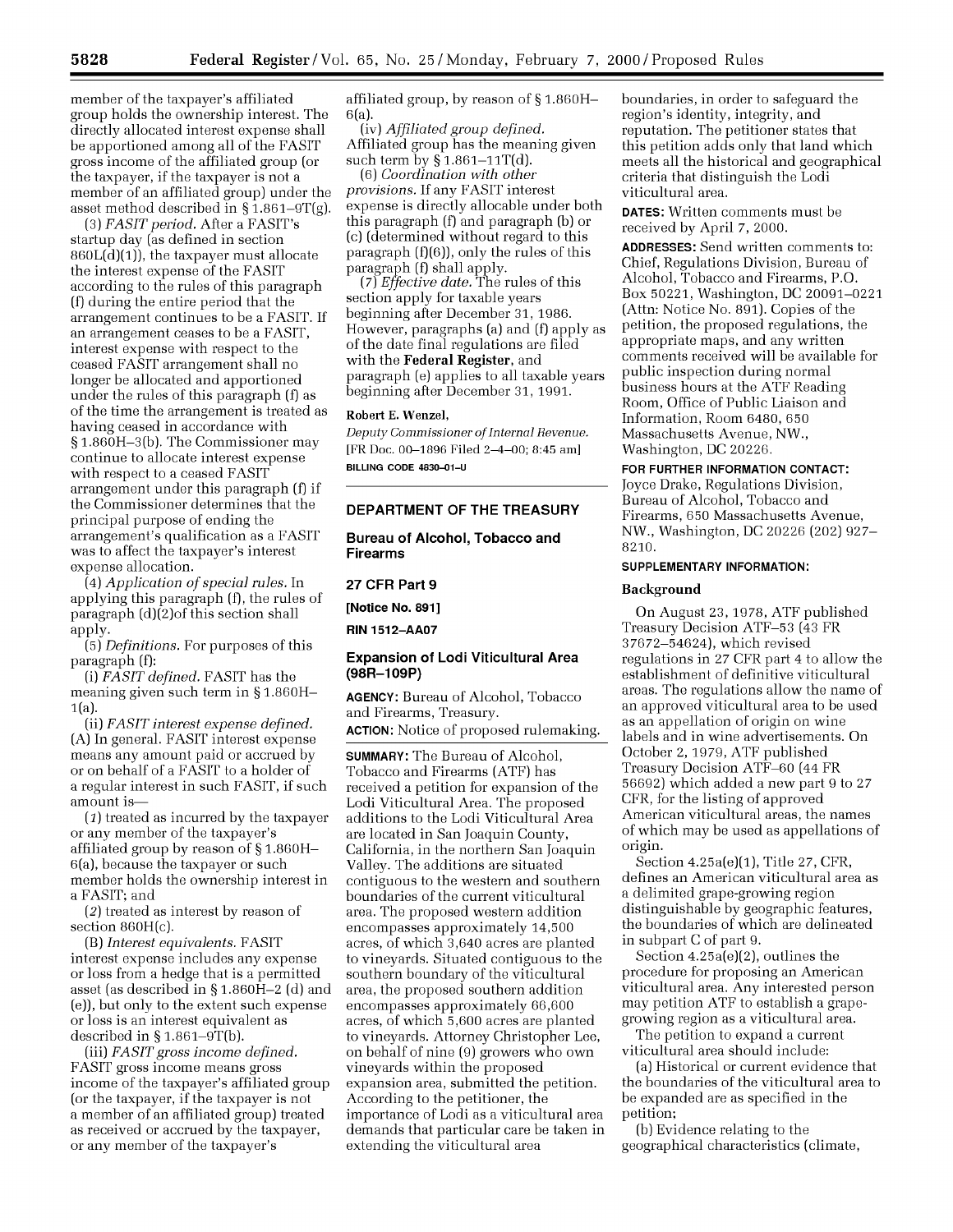soil, elevation, physical features, etc.) which distinguished the viticultural features of the proposed area from surrounding areas;

(c) A description of the specific boundaries of the viticultural area, based on features which can be found on United States Geological Survey (U.S.G.S.) maps of the largest applicable scale; and

(d) A copy of the appropriate U.S.G.S. map(s) with the boundaries prominently marked.

### **Petition**

The Bureau of Alcohol, Tobacco and Firearms (ATF) has received a petition proposing the expansion of the Lodi American viticultural area (AVA). The proposed additions to the Lodi AVA are located in San Joaquin County, California, in the northern San Joaquin Valley. Situated contiguous to the western boundary of the current viticultural area, the proposed western addition encompasses approximately 14,500 acres, of which 3,640 acres are planted to vineyards. Situated contiguous to the southern boundary of the viticultural area, the proposed southern addition encompasses approximately 66,600 acres, of which 5,600 acres are planted to vineyards.

## **Evidence That the** Name of the Area Is **Locally or Nationally Known**

According to the petitioner, there is evidence of the region's local and national renown which was detailed in the Lodi viticultural area petition submitted to the ATF in August of 1982, and summarized in the final rulemaking for the Lodi viticultural area, published in the Federal Register on February 13, 1986.

The petitioner states that he is persuaded after reviewing the evidence and consulting with growers in the Lodi viticultural area, that the current viticultural boundaries do not accurately encompass land historically and geographically recognized as within the Lodi grape growing region. The petitioner further states that, while not included in the original petition to establish the Lodi viticultural area, it is now apparent that the two additions proposed in this petition, the first along the western boundary adjacent to Interstate Highway 5, the second along the southeastern boundary south of the Calaveras River, should be included in the Lodi viticultural area because they share the viticultural area's name identification and geographical features. Further, the petitioner claims that the viticultural area and the proposed additions contrast sharply with land beyond the revised boundaries

presented in this petition, which are geographically distinct from Lodi.

According to the petitioner, both *The Grape Districts of California H.L Stoll* (1931) and *California Wine Country* (Lane Books 1968) define the Lodi grape growing region as a larger area than that presented in the original viticultural area petition. The former document additionally shows that the Lodi name was used in this context as early as 1931.

ATF approved the Lodi original petition in 1986, and determined that the name "Lodi" was recognized locally and nationally.

### **Historical or Current Evidence That the Boundaries of the Viticultural Area Are as Specified in the Petition**

According to the petitioner, Lodi has a long viticultural history and strong regional identity. Precise boundaries for the region were not delineated until 1986 with the establishment of the Lodi viticultural area. The petitioner states that, in 1991, the Lodi name became associated with a second, far larger area with the creation of the Lodi-Woodbridge Wine Commission, established in California Crush District 11 by grower and winery mandate for the purposes of regional promotion, research and education. Per the petitioner, this petition does not attempt to reconcile these two entities. Rather, this petition proposes the previously described additions to the Lodi viticultural area which, based on name identity and natural features, should have been encompassed by the original petition. He stated that special care has been taken to assure that the modified boundaries maintain both the historic and geographic integrity of the existing Lodi viticultural area.

According to the petitioner and, as noted in the section addressing historical evidence, the Lodi grapegrowing region is described in broader terms than those presented and approved in the original Lodi viticultural area petition. *The Soil Survey of the Lodi Area, California* (1937) states as follows: "Essentially comprising the northern half of the San Joaquin County, the Lodi area is bounded on the south by parallel 38 north latitude and on the north by the San Joaquin-Sacramento County line along Dry Creek and Mokelumn River. The western area includes a small part of Sacramento County and extends to the Sacramento River; and on the east it extends to the San Joaquin County line in the foothills of the Sierra Nevada."

The petitioner stated that, while similar to *The Soil Survey of the Lodi Area, California* in its overall depiction of Lodi's boundaries, *California Wine Country* defines the western boundary of the Lodi grape growing region in a slightly more restrictive manner stating "Lodi nestles within the angle formed by the meeting of the Sacramento and San Joaquin Rivers," but not extending to those rivers' banks.

The petitioner stated that *The Grape Districts of California* clearly shows that the Lodi grape growing region extends south beyond both the current southern boundary of the Lodi viticultural area and the latitude 38 degrees north limit detailed above, stating that, "The Lodi section takes in the south line of Stockton **. .** . while the Manteca, Escalon and Ripon sections take in from the south line of Stockton to the north to Stanislaus County line on the south." According to the petitioner, "Wines & Vines" magazine of September, 1936, confirms this extension, stating, "San Joaquin County's 60,065 acres in vines comprise two important districts, where some 47 varieties are grown commercially: the Lodi Section and the Manteca, Escalon and Ripon Section." The petitioner contends that, since Manteca, Escalon and Ripon are located 15 miles to 20 miles south of Stockton, near San Joaquin County's southern boundary, this description strongly suggests that vineyards situated to the east of Stockton were recognized as being within the Lodi grape growing region.

The petitioner believes that this evidence provides strong historical basis for modification of the Lodi viticultural area boundaries to those proposed in this petition.

According to the petitioner, the proposed additions encompassed by these boundary changes contain approximately 29 vineyards totaling 9,240 acres planted to vineyards. Approximately 80,000 acres in total are proposed for addition to the existing Lodi area. He further states that evidence presented in Section Three of this petition details the geographic features which distinguish them from surrounding areas. Although a few vineyards are situated just outside both revised boundaries, these exclusions are due to the conservative approach of this petition. This conservative approach requires that the land encompassed by the new boundaries meet both the historical and geographic standards established in the original Lodi viticultural area.

The petitioner states that the proposed expansion of the Lodi viticultural area is supported by growers in the region. The petitioner stated that the letter from Mr. Bob Schulenburg of the Lodi District Grape Growers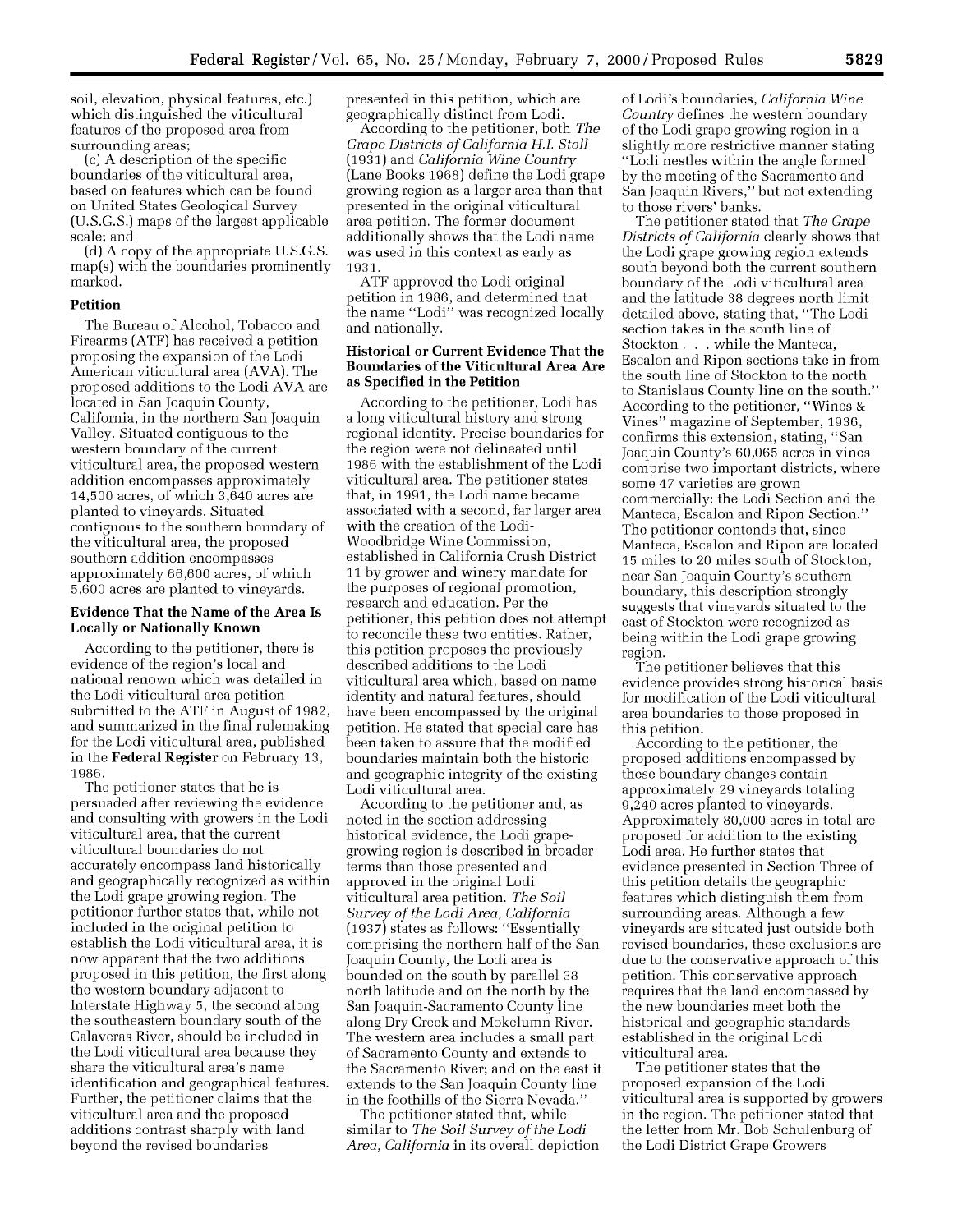Association, Inc. reflects the general support this expansion has received from the Lodi viticultural community.

The petitioner states that the new boundaries of the Lodi viticultural area have been drawn to add only that land that meets the regulatory criteria set forth in 27 CFR 4.25a (e)(2). The proposed western boundary closely follows the zero (sea level) elevation west of Interstate Highway 5, while the proposed southern boundary follows State Highway 4 between Jack Tone Road and the San Joaquin County line. The petitioner stated that the areas proposed for inclusion in the viticultural area are supported by evidence of name and boundary recognition as well as by specific criteria including soils, climate, elevation and exposure, which distinguish them from areas to the west and south.

### Evidence Relating to the Geographical **Features (Climate, Soil, Elevation, Physical Features, Etc.) Which Distinguish Viticultural Features of the Proposed Area From Surrounding Areas**

#### *Climate*

According to Mr. Steven Newman, Meteorologist, Earth Environment, Santa Rosa, California, the proposed additions to the existing Lodi viticultural area have a climate nearly identical to the existing appellation. Both additions receive the same moderating influences of the Sacramento Delta winds that define the current boundaries, while areas just outside have climates distinctly different from both the additions and land within the existing boundaries. Every significant climate feature, such as rainfall, degree-days, frost occurrence and mean temperatures, are virtually the same within the proposed additions as those that occur inside the existing Lodi viticultural area.

Mr. Newman stated that the area west of Interstate Highway 5 experiences essentially the same climate as that within the existing Lodi viticultural area. The pronounced seabreezes from the San Francisco Bay and Sacramento Delta provide nearly identical conditions to those found within the original western boundary. There is no discernible difference in average growing season, monthly mean temperature, or rainfall throughout this addition from that which exists in the current Lodi viticultural area.

According to Mr. Newman, areas immediately to the south and southwest of the proposed addition, however, have a distinctly different climate due to the

sharp drop-off of the Delta winds and other terrain effects. Lower humidity levels associated with a greater distance from the moist winds produce cooler overnight temperatures and warmer "rain-show" effect of the Diablo mountain range. The climate of the proposed western addition is also distinctively different from the more moist Delta region, to the west of the proposed boundary, which experiences cooler summers, and far more frequent summertime fog.

Mr. Newman claims that records indicate that the monthly mean temperature during the growing season for Linden, in the heart of the proposed southern addition, is within approximately two degrees of the readings from Lodi, and well within the range of temperatures throughout the existing viticultural area. He further states that, by contrast, records for Stockton, located in a site less influenced by marine cooling through the narrow Delta gap, show an average nearly five degrees warmer.

According to Mr. Newman, areas just a few miles to the east of the proposed addition, in western Calaveras County, receive significant cold-air drainage from the Sierra Nevada foothills, causing more frequent frost and a shorter growing season. The more upland locations also receive an increase in rainfall associated with the higher elevations.

Mr. Newman stated that rainfall records for this proposed addition show an annual precipitation range of approximately 14 to 18 inches. These totals are consistent with those received within the existing boundaries. He stated that, in sharp contrast, rainfall totals to the south drop off rapidly due to a more arid climate associated with the remainder of the San Joaquin Valley.

In summary, according to Mr. Newman, the climatic evidence clearly supports a modification of both the southern and western boundaries of the Lodi viticulture area to include the proposed additions. All climate factors within these additions are nearly identical to those within the existing appellation. Climate evidence also substantiates that conditions outside the areas to be included are significantly different from the existing Lodi viticultural area and the proposed additions.

#### *Soils*

The petition indicates that the soils of the proposed expansion area are substantially similar to those of the existing viticultural area. Mr. Sidney W. Davis of Davis Consulting Earth Scientists, Georgetown, California,

states that soils of the Lodi viticultural area derive mainly from mixed mineral alluvium, products of weathering, erosion and deposition along the western slope of the Sierra Nevada. Source materials are varied, consisting of Mesozoic igneous, Paleozoic and Jurassic metamorphics, and Teritary-age volcanic lithology outcropping along the foothills. Older alluvium nests along toe slopes of the foothills on the Great Valley's east side, descending in elevation and age, westward, to below sea level at the Sacramento-San Joaquin Delta interface.

Mr. Davis claims that paleoclimatic fluctuations over the past two million years caused glaciers to advance in the Sierra Nevada, periodically lowering regional base level (sea level) by several hundred feet, which prompted incision on the major drainages. Interruptions of warm, dry periods resulted in glacial melt, thus releasing water and sediment for valley filling. These cyclical events, each lasting many thousands of years, continued throughout the Pleistocene Epoch, and in conjunction with regional tectonic uplift, had an effect of wearing down and fragmenting older terraces by deep incision along major drainages of the Consumnes River, Dry Creek, Mokelumne River, and the Calaveras Rivers. Downcutting on the major rivers and streams, punctuated by periods of aggradation, in conjunction with regional uplift of the Sierra Nevada, caused younger deposits to inset along flood plains at relatively lower geomorphic position, leaving relatively older alluvial surfaces stranded at higher elevation. Transition periods of relative stability between major events allowed the soil forming factors of climate biota, slop-aspect parent materials and time of exposure to develop and sculpt the landforms now present. Very young soils with little development characteristics, Holoeneage deposits, and histosols (organic soils) are present along the active flood plains of streams and perimeter of the Sacramento-San Joaquin Delta.

According to Mr. Davis, subsequent to the latest Sierra glaciation and rise of sea level, the present-day Sacramento-San Joaquin Delta with its associated peaty soils formed sometime around 5,000 years ago, when sea level finally reached its present elevation (Mean Sea Level-00 Feet). He further stated that, around the turn of the 20th Century, the banks of coalescing rivers, channels and sloughs within the Delta region were bermed to create a system of man-made levees. "Islands" of peat soils within the levees were created at or below Mean Sea Level by installation of a broad grid system of open ditches, pipes and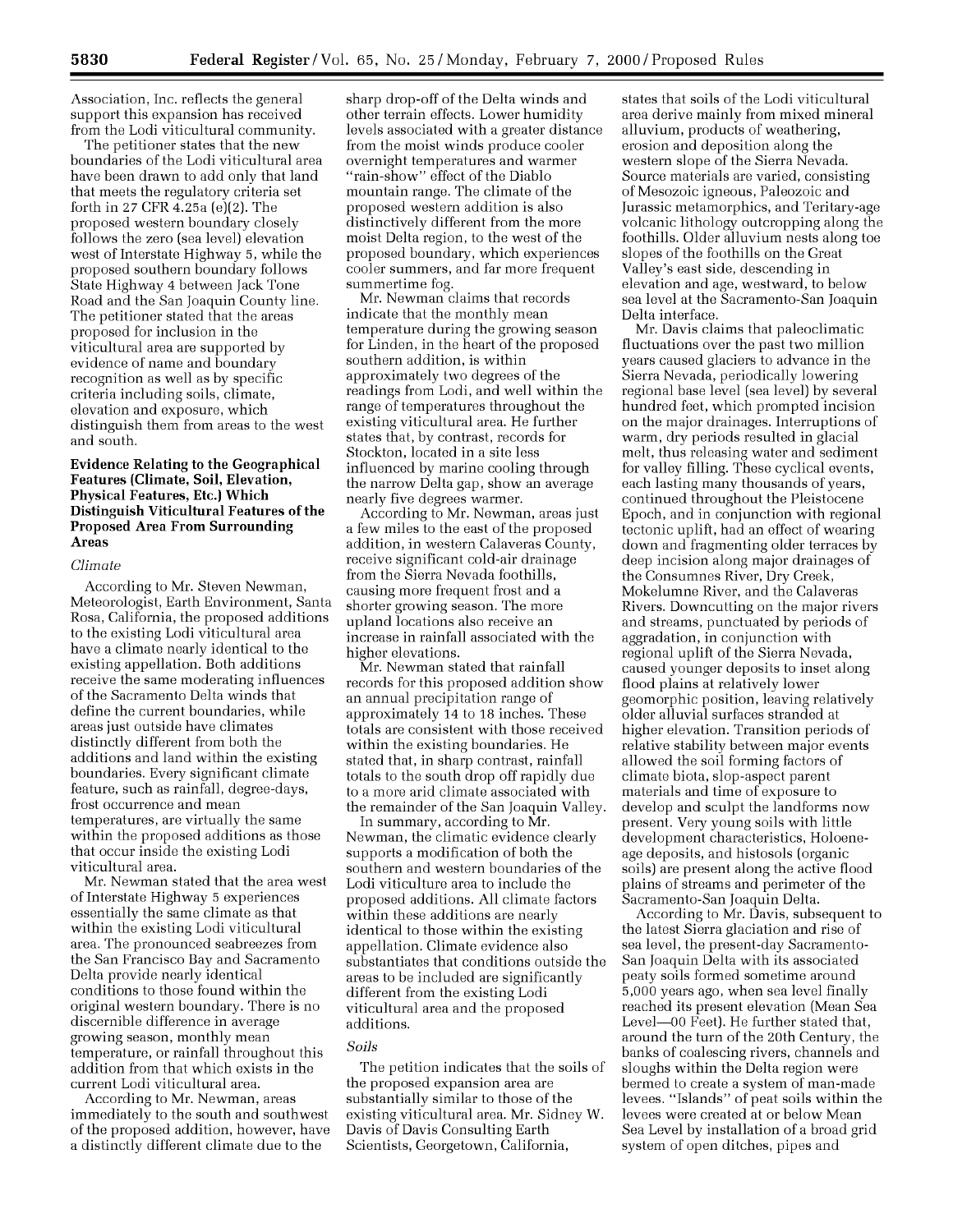pumps for lowering of the water table to facilitate agricultural production. Exposure of the peat soils to the atmosphere subsequent to draining has induced rapid oxidation and subsidence within the Delta region, ever since.

Mr. Davis provided an abbreviated description of soils within the Lodi viticultural area, utilizing information from the USDA Soil Conservation Service's Generalized Soil Map for Sacramento and San Joaquin counties. He stated that soil associations are presented as most representative of soil mapping units characteristic of broader geomorphic units. According to the petition, these soils share properties distinctive to the Lodi viticultural area with regard to viticultural use and management under the present-day climatic regime.

### Mineral Soils of the Current Lodi Viticultural Area

Mr. Davis stated that, between the two published soil surveys for Sacramento and San Joaquin Counties, there are twenty-two soil map unit associations identified in the existing Lodi Viticultural Area. *All twenty-two soil mapping units are identified in the proposed expansion area.* He stated that no other soil association mapping units are proposed for the expansion areas. There may be small isolated areas of organic soils along the Mean Sea Level margin that protrude into the proposed expansion area, but these occurrences are minimal and necessary to exact a reasonable map boundary line.

According to Mr. Davis, to avoid redundancy between the two soil survey reports for Sacramento and San Joaquin Counties, the major soil associations have been combined in the following groups and are used for the current, proposed western and southern expansion viticultural areas:

Natural Levees and Low Flood Plains Soils

Peliter-Egbert-Sailboat: Very deep mineral soils with high organic matter content. They are partially drained, moderately fine textured and moderately alkaline. These reside near the confluence of the Consumnes and Mokelumne rivers.

Merritt-Grangeville-Columbia-Vina-Coyotecreek: Nearly level, very deep and from poorly drained to moderately well drained. Textures range from moderately coarse to moderately fine. These soils are easy to manage with moderate permeability and moderately high to high waterholding capacity, moderately alkaline.

# Basins and Basin Rim Soils

Jacktone-Hollenbeck-Stockton: Basin soils, somewhat poorly drained and moderately well drained, fine textured soils that are moderately deep and deep to a cemented hardpan. Most areas have been artificially drained and are moderately alkaline.

Devries-Rioblancho-Guard: Basin rim soils of moderately fine texture to moderately coarse texture. Moderately deep to cemented hardpan. Mildly to moderately alkaline.

Interfan Basins and Alluvial Fans, Low Fan Terraces and Stream Soils

Archerdale-Cogna-Finrod: Moderately well drained and well drained, medium textured to moderately fine textured soil that are deep to hardpan, or very deep on low terraces. Neutral to mildly alkaline.

Tokay-Acampo: Moderately well-to well-drained, moderately coarse to medium textured that are deep to cemented hardpan or are very deep on low fan terraces. Mildly alkaline to slightly acid.

Nearly Level to Undulating Soils on Low Terraces

Madera-San Joaquin-Burella: Moderately well-and well drained, moderately coarse to medium textured that are moderately deep or deep to cemented hardpan. Slightly acid.

Nearly Level to Steep Soils on Dissected Terraces, Fan Terrace, High Terraces and Hills

Cometa-San Joaquin-Rocklin: Moderately well drained, moderately coarse textured soils that are moderately deep to weakly cemented sediment, or a cemented hardpan on dissected terraces. Slightly to moderately acid.

Pentz-Pardee-Keyes-Hadslkeville-Mokelumne: Moderately well drained and well drained, moderately coarse texture and gravelly medium textured soils that are shallow to sandstone, conglomerate, or cemented hardpan on hills and high terraces. Moderately acid.

Redding-Redbluff-Yellowlark: Moderately well drained, gravelly medium textured soils that are moderately deep and deep to a cemented hardpan, mainly on fan terraces and high terraces. Moderately acid.

### Undulating to Hilly Soils on Low Foothills

Auburn-Whiterock-Argonaut: Somewhat excessively and well-drained soils moderately coarse to moderately fine textured that are very shallow to moderately deep. Moderately acid.

According to Mr. Davis, soils below Mean Sea Level have been, as much as possible, differentiated and excluded from the proposed Lodi viticultural area expansion due to a differing moisture control regime, geomorphic position and relative organic matter content.

Mr. Davis stated that, with respect to viticultural use and management, water tables north of Walnut Grove Road within the proposed expansion area are lower (deeper) than further south. Vine moisture control is critical to wine grape quality prior to harvest. Ripening varies among grape varieties that are usually segregated into individual blocks, fields or specific moisture control systems that are regulated by irrigation or soil profile drainage, or both. Soils above Mean Sea Level have deep drainage systems, and allow for water table management in the root zone and precise moisture control. The proposed area to the west is at the zero elevation level.

Mr. Davis asserts that most soils below elevation 00 are mainly characterized as Histosols, meaning that they contain upwards of 20 percent organic matter, are moderately to strongly acidic, and represent a unique and different geomorphological province than the mineral soils above Mean Sea Level to the east. The richness of oxidizing organic matter in the way of available nutrients to a crop during the growing season is significantly higher than contributions from oxidizing mineral soils, on an annual basis. Complex chemical reactions separate the peaty soils below Mean Sea Level from soils derived from mineral parent materials from a use and management standpoint.

## Mr. Davis' Summary and Conclusions

Mr. Davis summarized his comments by stating the proposed changes to the Lodi viticultural area are consistent with geomorphic and soil mapping units found within the existing boundaries. Mr. Davis stressed that all the soils in the proposed expansion areas are mapped within the existing Lodi viticultural area. Only soils found in the existing viticultural area are proposed for the expansion area, with the exception of some limited and isolated inclusions of peaty soils along the diffuse natural western boundary. A line conforming to roads, and elevation contours, roughly at the Mean Sea Level mark, is intended to separate the mineral soil from the peats on the west. County lines, roads and natural features define the remaining boundaries.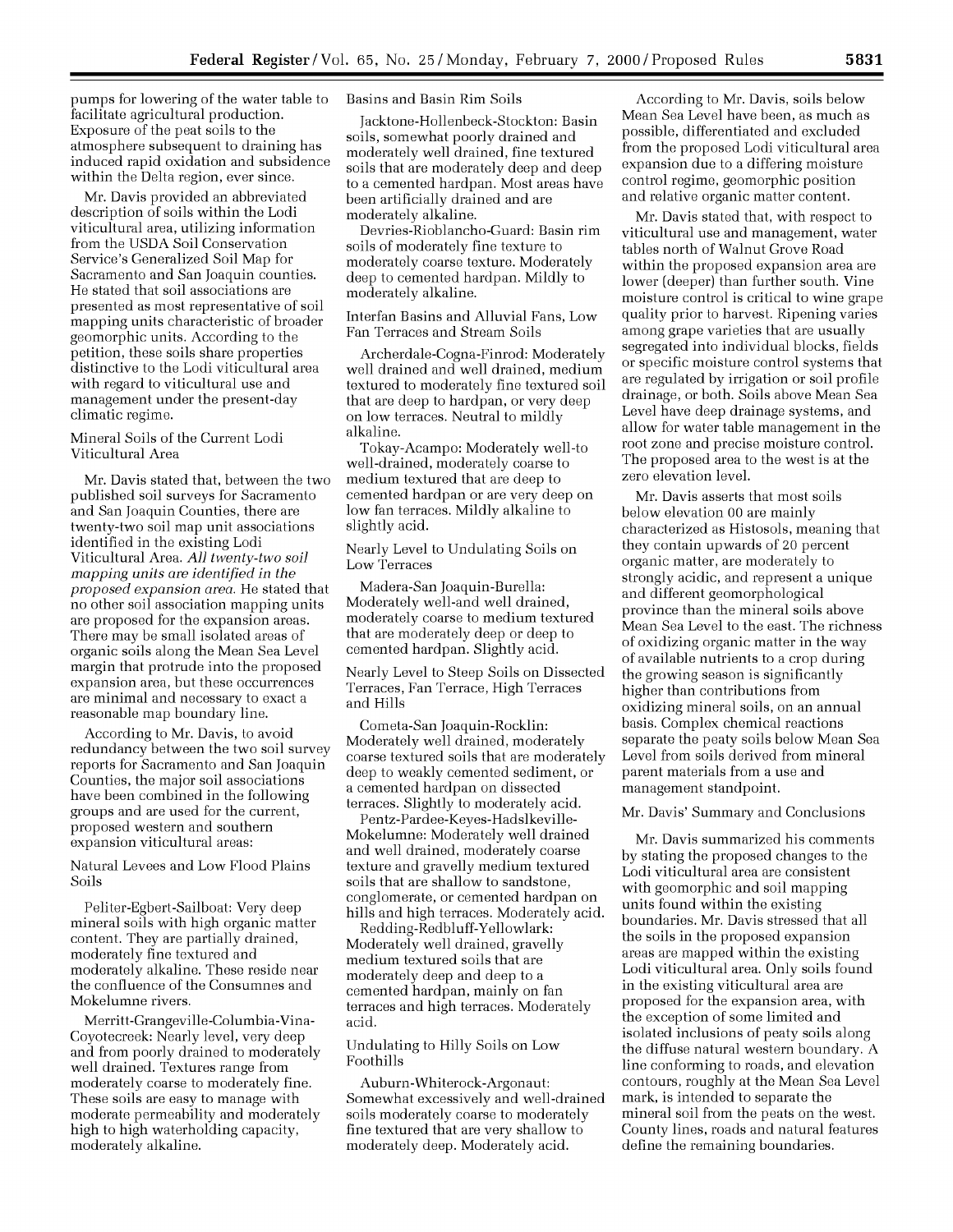# **Proposed Boundaries**

The boundaries of the proposed viticultural area, as expanded, are as specified in the proposed regulation.

## **Public Participation-Written Comments**

The petitioner presents evidence of boundaries and of geographical features relating to soils. ATF is interested in comments relating to whether the geographical features, such as elevation, exposure, or other physical characteristics of the proposed expansion area are more similar to the existing Lodi viticultural or to the land outside of the proposed expansion area.

ATF requests comments from all interested persons. Comments received on or before the closing date will be carefully considered. Comments received after that date will be given the same consideration if it is practical to do so. However, assurance of consideration can only be given to comments received on or before the closing date.

ATF will not recognize any submitted material as confidential and comments may be disclosed to the public. Any material which the commenter considers to be confidential or inappropriate for disclosure to the public should not be included in the comments. The name of the person submitting a comment is not exempt from disclosure.

Comments may be submitted electronically using ATF's web site. You may comment on this proposed notice by using the form provided through ATF's web site. You can reach this notice and the comment form through the address *http://www.atf.treas.govl core/alcohol/mles/rules.htm* or by making the following choices at ATF's web site: (1) select "Core Areas" tab; (2) select "Alcohol" tab; (3) select "Regulations" tab; and (4) select "notice of proposed rulemaking (alcohol)" line.

Any person who desires an opportunity to comment orally at a public hearing on the proposed regulation should submit his or her request, in writing, to the Director within the 60-day comment period. The Director, however, reserves the right to determine, in light of all circumstances, whether a public hearing will be held.

## **Paperwork Reduction Act**

The provisions of the Paperwork Reduction Act of 1995, 44 U.S.C. Chapter 35, and its implementing regulations, 5 CFR part 1320, do not apply to this notice because no requirement to collect information is proposed.

# **Regulatory Flexibility Act**

It is hereby certified that this proposed regulation will not have a significant impact on a substantial number of small entities. The expansion of a viticultural area is neither an endorsement nor approval by ATF of the quality of wine produced in the area, but rather a further identification of an area that is distinct from surrounding areas. ATF believes that the expansion of a viticultural area merely allows wineries to more accurately describe the origin of their wines to consumers. Also it helps consumers identify the wines they purchase. Thus, any benefit derived from the use of a viticultural area name is the result of the proprietor's efforts and consumer acceptance of wine from that area. No new requirements are proposed. Accordingly, a regulatory flexibility analysis is not required.

### **Executive Order 12866**

It has been determined that this proposed regulation is not a significant regulatory action as defined by Executive Order 12866. Accordingly, this proposal is not subject to the analysis required by this Executive Order.

Drafting Information. The principal author of this document is Joyce A. Drake, Regulations Division, Bureau of Alcohol, Tobacco and Firearms.

#### **List of Subjects in 27 CFR Part 9**

Administrative practices and procedures, Consumer protection, Viticultural areas, and Wine.

#### **Authority and Issuance**

Title 27, Code of Federal Regulations, Part 9, American Viticultural Areas, is proposed to be amended as follows:

# **PART 9-AMERICAN VITICULTURAL AREAS**

Paragraph **1.** The authority citation for part 9 continues to read as follows:

Authority: 27 U.S.C. 205

Par. 2 Section 9.107 is amended by revising paragraphs (b) and (c) to read as follows:

# **§9.107 Lodi**

 $(a) * * * *$ 

(b) Approved maps. The appropriate maps for determining the boundaries of the Lodi viticultural area are 23 U.S.G.S. 7.5 minute series maps and are titled as follows:

- 1. "Valley Springs SW, Calif." (1962)
- 2. "Farmington, Calif." (1968, photo
- revised 1987) 3. "Peters, Calif." (1952, photo revised
- 1968, minor revision, 1994)
- 4. "Linden, Calif." (1968, minor revision 1993)
- 5. "Stockton East, Calif." (1968, photo revised 1987)
- 6. "Waterloo, Calif." (1968, photo inspected 1978)
- 7. "Lodi South, Calif." (1968, photo revised 1976)
- 8. "Terminous, Calif." (1978, minor revision 1993)
- 9. "Thornton, Calif." (1978)
- 10. "Bruceville, Calif." (1968, photo revised 1980)
- 11. "Florin, Calif." (1968, photo revised 1980)
- 12. "Elk Grove, Calif." (1968, photo revised 1979)
- 13. "Sloughhouse, Calif." (1968, photo revised 1980, minor revision 1993)
- 14. "Buffalo Creek, Calif." (1967, photo revised 1980)
- 15. "Folsom SE, Calif." (1954, photo revised 1980)
- 16. "Carbondale, Calif." (1968, photo revised 1980, minor revision 1993)
- 17. "Goose Creek, Calif." (1968, photo revised 1980, minor revision 1993)
- 18. "Clements, Calif." (1968, minor revision 1993)
- 19. "Wallace, Calif." (1962)
- 20. "Lodi North, Calif." (1968, photo revised 1976)
- 21. "Galt, Calif." (1968, photo revised 1980)
- 22. "Clay, Calif." (1968, photo revised 1980, minor revision 1993)
- 23. "Lockeford, Calif." (1968, photo revised 1979, minor revision 1993)
- (c ) Boundaries. The Lodi viticultural area is located in California in the counties of San Joaquin and Sacramento.
- 1. The beginning point is located in the southeast corner of the viticultural area, where the Calaveral River intersects the eastern boundary of San Joaquin County ("Valley Springs SW" U.S.G.S. map);
- 2. Thence south along the common boundary between San Joaquin County and Stanislaus County to Highway 4 (beginning in "Valley Springs SW" map and ending in "Farmington" map);
- 3. Thence west to Waverly Road, then south to Highway 4, then west again along Highway 4 to the point of intersection with Jack Tone Road (beginning in Valley Springs SW" map passing through "Peters" map and ending in "Stockton East" map);
- 4. Thence north along Jack Tone Road to the point of intersection with Eightmile Road (beginning in "Stockton East" map and ending in "Waterloo" map);
- 5. Thence west along Eightmile Road to the point of intersection with Sea